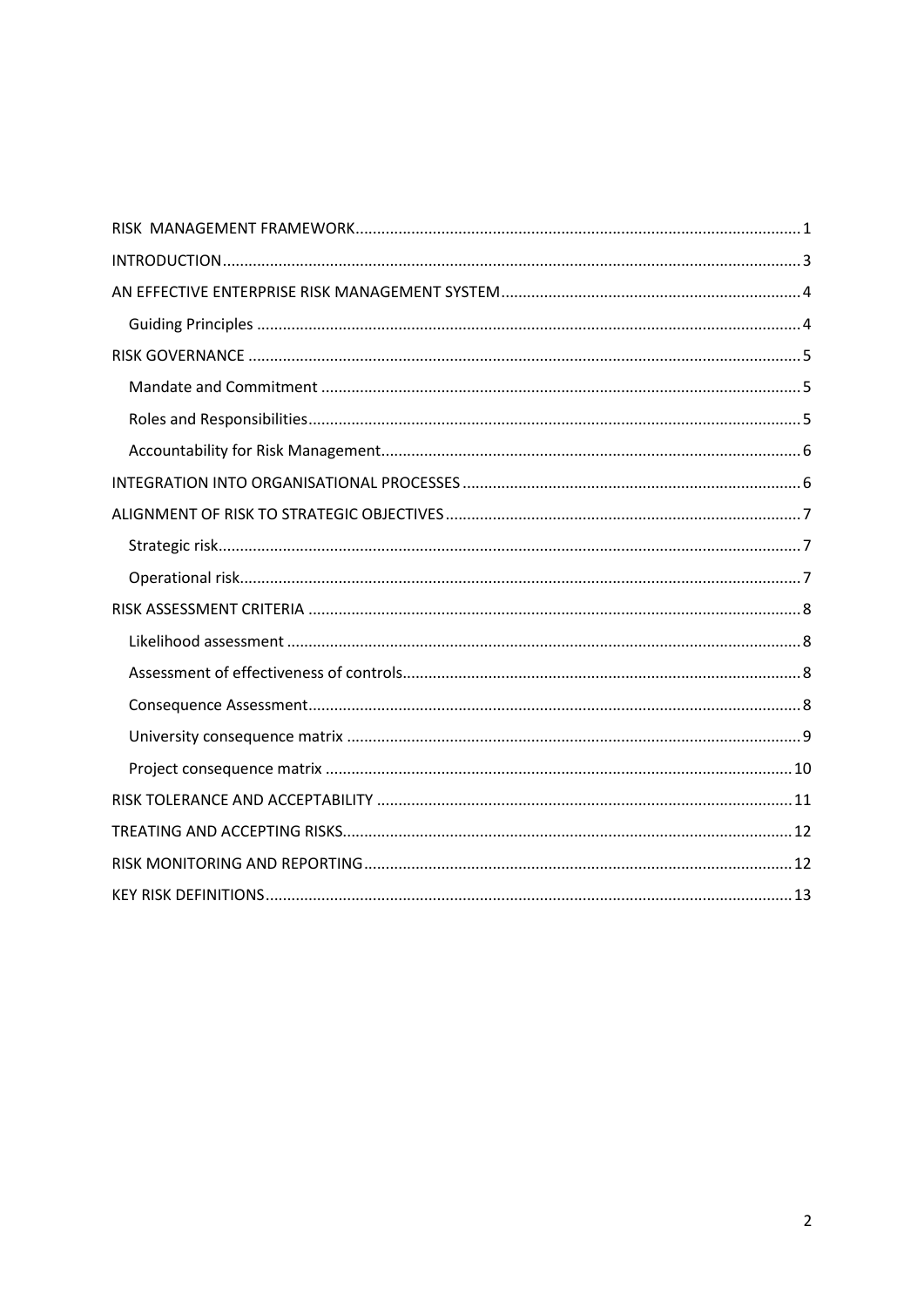#### <span id="page-2-0"></span>**INTRODUCTION**

Risk Management is an enabling function that adds value to the activities of the organisation and increases the probability of success in achieving our strategic objectives. It's about managing uncertainty and creating an environment where surprises are minimised.

This document defines the practices adopted by the University to identify risk, in order to reduce potential negative impacts, and improve the likelihood of beneficial outcomes.

The benefits of creating a practical Risk Management Framework that can be applied across all part of the University include:

- A consistent, structured approach to identifying and managing risk
- Supports the achievement of the University's strategic and operational goals by managing risks that may otherwise impede success
- Encourages an open and transparent culture where risk discussion and awareness are supported
- Better decision making practices that support risk informed choices, prioritize actions and distinguish between alternative courses of action
- Encourages an understanding of the risk environment within which the University operates
- Provides assurance to the Vice Chancellor and Council that critical risks are being identified and managed effectively.

The management of risk happens every day across all parts of the University, in many different ways. The following examples demonstrate some of the existing processes in place for how Massey mitigates risk:

**Health and Safety at Work:** To ensure the safety and wellness of workers at Massey, there are a number of processes established to minimise workplace harm including but not limited to: hazard identification, induction, health monitoring, training and development, incident reporting and remediation.

**Code of Conduct:** The University has both Staff and Student Codes of Conduct which define the required behaviours of staff and students of Massey University.

**Research:** Codes of Ethics and Committees to ensure application and compliance to these Codes, supervision, peer reviews, organisation structures and specialist appointments such as designated lab and facility managers, physical audits.

**Physical Security:** Dedicated security resourcing to ensure the safety of the University community and facilities.

**Internal Audit:** Provides assessment and review of key internal controls, and the control environment.

**Academic Quality:** Quality of the University's academic portfolio is ensured through the CUAP accreditation process, and peer review processes.

**Business Continuity and emergency management:** Policy and Framework govern the operational structures, activities and arrangements for emergency management in line with best practice Reduction, Readiness, Response & Recovery processes.

The framework is aligned to our business outcomes and the strategies designed to achieve these outcomes.

The process used to identify and manage risk at Massey University aligns with the AS/NZS ISO 31000:2009 Risk Management Standard. This Framework should be read in conjunction with the University's Risk Management Policy.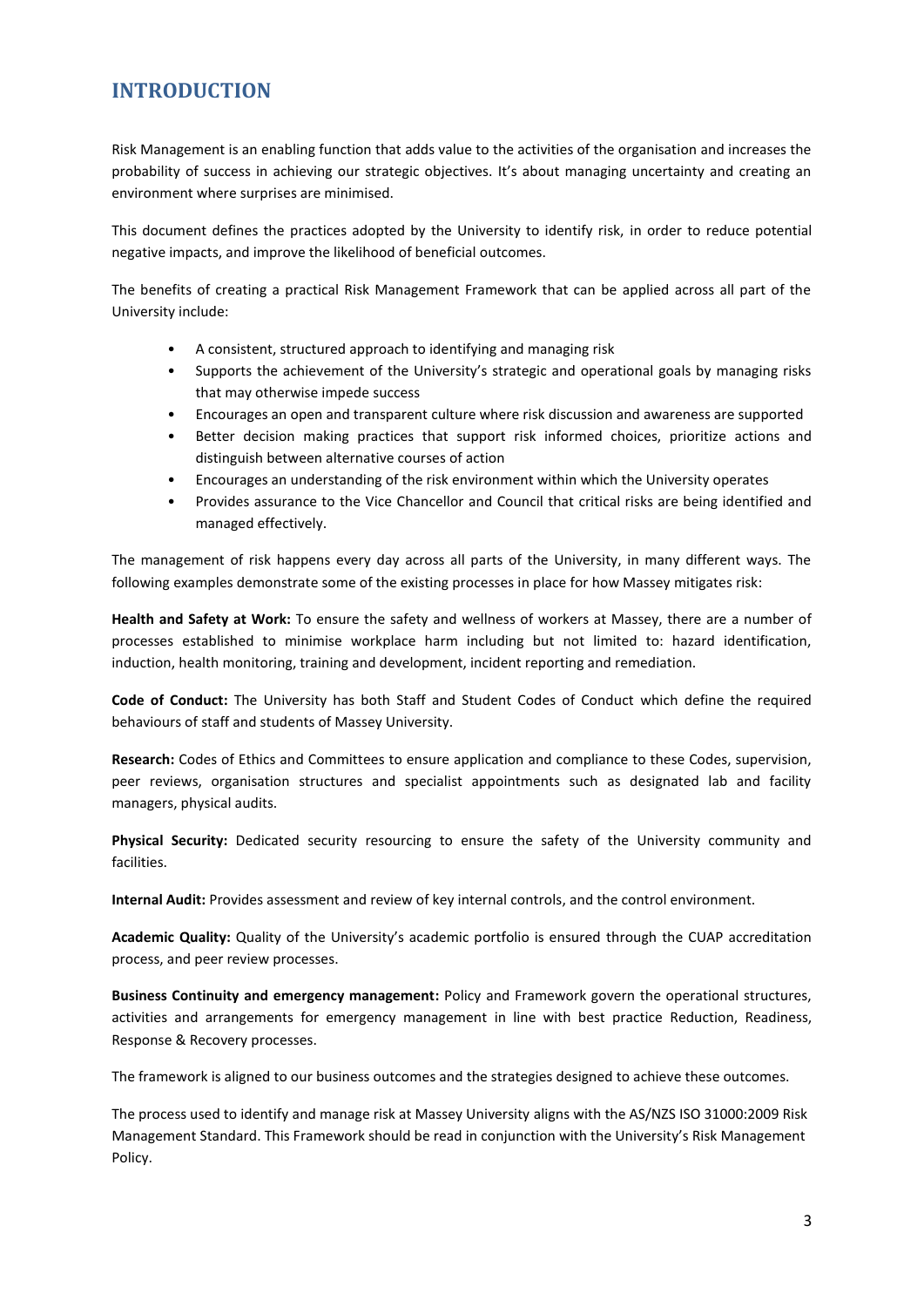#### <span id="page-3-0"></span>**AN EFFECTIVE ENTERPRISE RISK MANAGEMENT SYSTEM**

For risk management to be effective, it is important that University staff and stakeholders have a shared understanding of what an effective system for risk management looks like, and how we will achieve this. The ISO 31000:2009 Standard recommends organisations adopt the following principles:

#### <span id="page-3-1"></span>**Guiding Principles**

**.** 

The following ten principles<sup>1</sup> are the foundation of the Risk Management Framework and are the key drivers to ensuring a consistent, fit-for-purpose approach to managing risk at the University.

- **1. Risk management adds value** by contributing to achievement of objectives and improving performance, for example via legislative and regulatory compliance, use of reliable and accurate information for decision-making, effective project management, operational efficiency and robust governance.
- **2. Risk Management is an integral part of organisational processes.** Risk Management is part of the responsibilities of management and an integral part of University processes, including strategic planning and all project and change management processes and decision making.
- **3. Risk Management is part of decision making.** Risk Management helps decision makers make informed choices, prioritize actions and distinguish among alternative courses of action.
- **4. Risk management explicitly addresses uncertainty** by identifying and describing the nature and source of that uncertainty.
- **5. Risk practices are systematic and structured and timely,** ensuring consistent, comparable and reliable results which contribute to efficiency.
- **6. Risk management is based on the best available information** including historical data, experience, stakeholder feedback, observation, evidence, forecasts, and expert judgement.
- **7. Risk management is tailored** to align with the University's external and internal context and risk profile.
- **8. Risk management practices are transparent and inclusive,** ensuring appropriate and timely involvement of stakeholders and decision makers at all levels of the organisation. Involvement also allows stakeholders to be properly represented and to have their views taken into account.
- **9. Risk is dynamic, iterative and responsive to change.** Effective risk management should always consider the internal and external operating context. As external and internal events occur, context and knowledge change, monitoring and review of risk take place, new risks emerge, some change and others disappear.
- **10. Risk management facilitates continual improvement of the organisation** by implementing risk mitigations which improve the University's probability of achieving its goals, and by building capability to recognise and reduce or take managed risk.

The Risk Management Office will periodically review and confirm that each principle continues to be satisfied and is tailored to meet the needs of the University.

 $^{1}$  AS/NZS ISO 31000:2009 Australian/New Zealand Standard: Risk management – Principles and guidelines.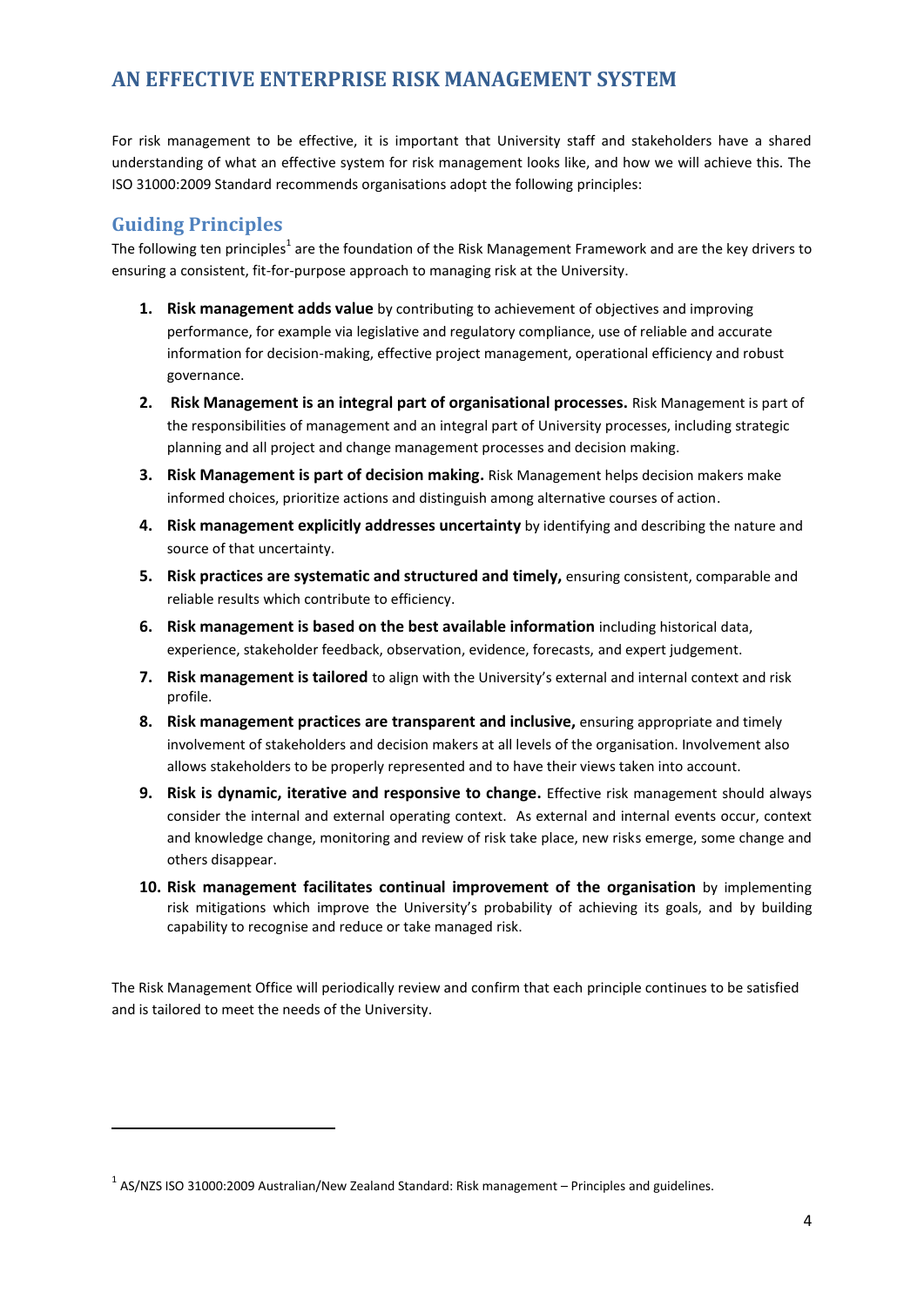#### <span id="page-4-0"></span>**RISK GOVERNANCE**

#### <span id="page-4-1"></span>**Mandate and Commitment**

The mandate for risk management comes from the University Council and Senior Leadership Team (SLT). The continued engagement and support of these groups is critically important – without it, risk management fails. These governance groups understand this and are committed to ensuring sustainable and effective risk management within the University. This commitment must be mirrored by management and staff at all levels.

The University Council and SLT lead this commitment by:

- endorsing and implementing the Risk Management Framework, and Policy and ensuring that these are updated to remain relevant
- understanding the value added by risk management and communicating this to staff and stakeholders
- aligning risk management activities with the achievement of organisational objectives
- ensuring legislative and regulatory compliance
- assigning accountabilities and responsibilities for risk management at appropriate levels within the organisation
- ensuring independence of the Risk and Assurance team such that risks can be raised to the highest level without fear of punitive outcome
- creating and supporting an organisational culture which encourages transparent identification and open discussion of risks
- monitoring the effectiveness of the risk management system and ensuring actions are taken to continually improve it.

#### <span id="page-4-2"></span>**Roles and Responsibilities**

Effective Risk Management requires clear lines of accountability. The University maintains several committee structures, to co-ordinate some aspects of risk management. These committees provide instruction and guidance and do not absolve the line managers of the need to discharge their responsibilities in relation to managing risk.

**Massey University Council:** The University Council oversees the University's operations, establishing both the strategic direction and financial performance targets for management and monitoring the achievement of these objectives. The composition and duties of Council are set down in legislation.

**Audit and Risk Committee:** The Audit and Risk Committee of Council assists the Council in discharging its responsibilities relative to financial reporting, risk management and regulatory conformance. In respect of risk management, the Committee is responsible for approving the Risk Management Framework, monitoring risk assessments and internal controls instituted, and to approve or recommend approval of risk related policies.

**Senior Leadership Team (SLT) and Risk Management Committee:** SLT have responsibility for overseeing key risk management controls, including but not limited to financial and management accounting, property, insurance purchasing, contractual liabilities, business continuity, people related, and other operational risk controls, and assessment of strategic risk within their areas of responsibility. The Risk Management Committee supports SLT as the key advocate for risk management at Massey and has specific risk management responsibilities.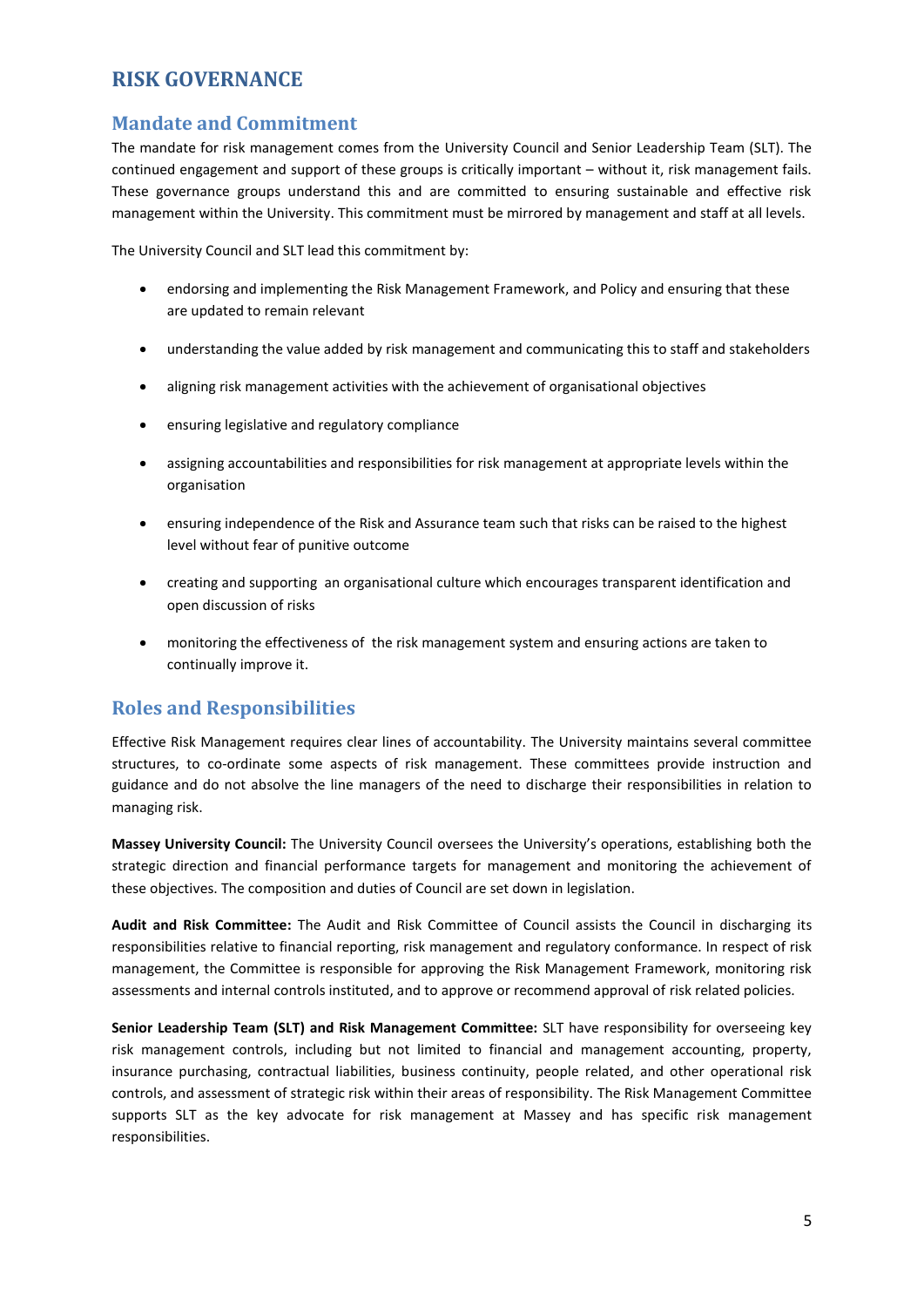#### <span id="page-5-0"></span>**Accountability for Risk Management**

|                                | Responsibility                                                                                                                                                                                                                                                                                                    | Accountability                                                                                                                                            |
|--------------------------------|-------------------------------------------------------------------------------------------------------------------------------------------------------------------------------------------------------------------------------------------------------------------------------------------------------------------|-----------------------------------------------------------------------------------------------------------------------------------------------------------|
| <b>Risk Owner</b>              | Overall coordination of the management of the risk,<br>including: Ensuring controls are effective, monitoring<br>the completion/implementation of treatments;<br>monitoring the environment; providing updates for<br>University risk reporting.                                                                  | Effective oversight and<br>management of the risk.<br>Communicating risk status when<br>risk exceeds tolerability and,<br>escalating when necessary.      |
| <b>Risk Lead</b>               | Maintain oversight of risks identified within their<br>organisational area, in consultation with the Risk<br>Owner. Providing status updates on risks and<br>controls under the ownership of their Risk Owner.                                                                                                    | Provide status updates on risks,<br>treatments and controls within their<br>area of responsibility, on behalf and<br>in consultation with the Risk Owner. |
| Control/<br>Treatment<br>Owner | Ensuring the control is effective through: ongoing<br>operation and improvement; maintaining up-to-date<br>assessment of control effectiveness.<br>Implementation/completion of treatment; ensuring<br>appropriate ownership once treatment is complete                                                           | Effective oversight and<br>maintenance of the control.<br>Design and Implementation of the<br>treatment to agreed timeframes                              |
| Director Risk<br>and Assurance | and in place as a control.<br>Maintain oversight of University risks, controls and<br>treatments: Reporting of University risks. Facilitate<br>the risk management process. Reporting on any<br>emerging risk issues. Monitoring internal and<br>external environment in conjunction with each<br>portfolio area. | and quality.<br>Maintain oversight of University<br>risks.<br>Report risks and risk issues to senior<br>management and Council.                           |

## <span id="page-5-1"></span>**INTEGRATION INTO ORGANISATIONAL PROCESSES**

Risk management should be embedded with University systems and processes to ensure that it is part of everyday decision making. In particular risk management must be embedded in the following key processes:

**Annual planning and budgeting processes**: Within each portfolio area, risk identification should occur as part of the annual planning cycle to inform planning and budgeting for the following year. Costs of implementing the annual plans, including consideration of costs associated to controls or treatments required need to be incorporated into the budgeting process.

**Project and programme management:** As part of good project management practice, risks are actively identified, managed, escalated and reported throughout the lifetime of the project.

**Development and review of University policies and procedures:** University policies and procedures specify the approach and expected actions required to manage a variety of risks, including those associated with legislative compliance, academic management, quality and equivalence, people management, finance and asset management.

**Procurement and asset management:** Risk management must be factored into decision making for significant procurement and asset management related processes.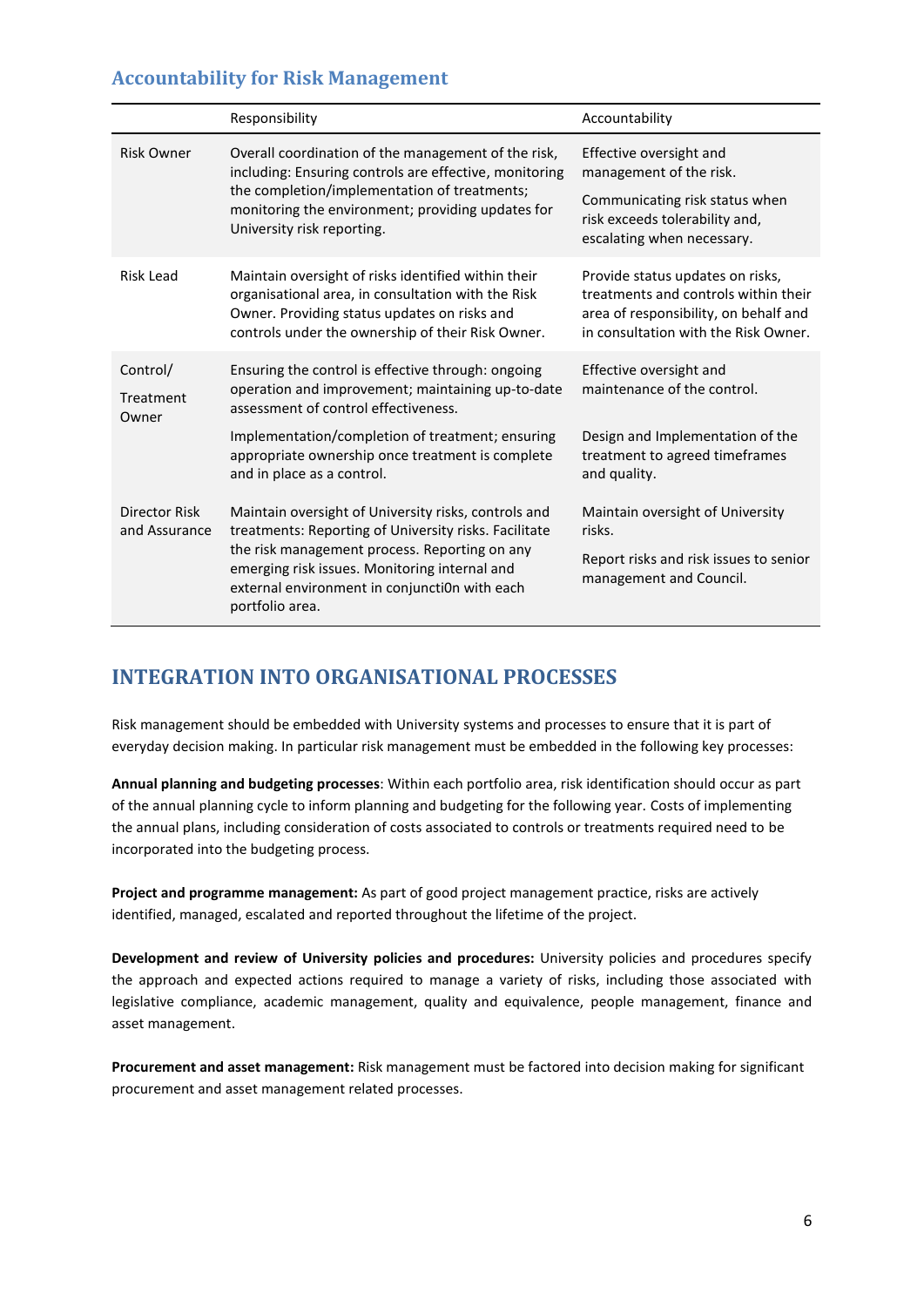## <span id="page-6-0"></span>**ALIGNMENT OF RISK TO STRATEGIC OBJECTIVES**

The AS/NZS ISO 31000:2009 Risk Management Standard defines risk as 't*he effect of uncertainty on objectives*'.

The University is exposed to a diverse range of internal and external factors and influences that make it uncertain whether, when and the extent to which our objectives will be achieved.

The objectives referred to are expressed in the Standard as '*the overarching outcomes that the organisation is seeking. These are the highest expression of intent and purpose, and typically reflect its explicit and implicit goals, values and imperatives or relevant enabling legislation*.'<sup>2</sup>

Massey University articulates its strategic intent and purpose through its Investment Plan which is in turn informed by the following:

- Shaping the nation and taking the best to the world The Road to 2025
- The Tertiary Education Strategy 2014-2019; and
- The letter of expectation prepared by the Tertiary Education Commission (TEC) for Massey University.

At a high level we can categorise the risks that Massey is exposed to as strategic or operational risks. All risks are managed within the same framework, as inadequately managed operational risks can escalate to become strategic risks.

#### <span id="page-6-1"></span>**Strategic risk**

Strategic risks are risks that affect or are created by the University's strategy and strategic objectives, as defined in the Road to 2025.

#### <span id="page-6-2"></span>**Operational risk**

Operational risks are events that will affect the University's ability to execute its strategic plan, and may arise from inadequate or failed internal processes (including people processes) and systems, or from external events that impact on the operations of the University. Types of operational risk may be broken down further into areas such as:

#### **Project risk**

Project risk may be defined as an uncertain event or condition that, if it occurs, has a positive or negative effect on one or more project objectives such as scope, schedule, cost, or quality.<sup>3</sup>

#### **Compliance risk**

Risk resulting from a failure to comply with laws, regulations, code of conduct, and accepted standards of best/good practice.

#### **Health and Safety risk**

**.** 

Risks to people affected by the conduct of work being undertaken at the University.

<sup>&</sup>lt;sup>2</sup> SA/SNZ HB 1436:2013: Australian/New Zealand Handbook Risk Management guidelines – Companion to AS/NZS ISO 31000:2009

<sup>&</sup>lt;sup>3</sup> 5th Edition of the PMBOK® Guide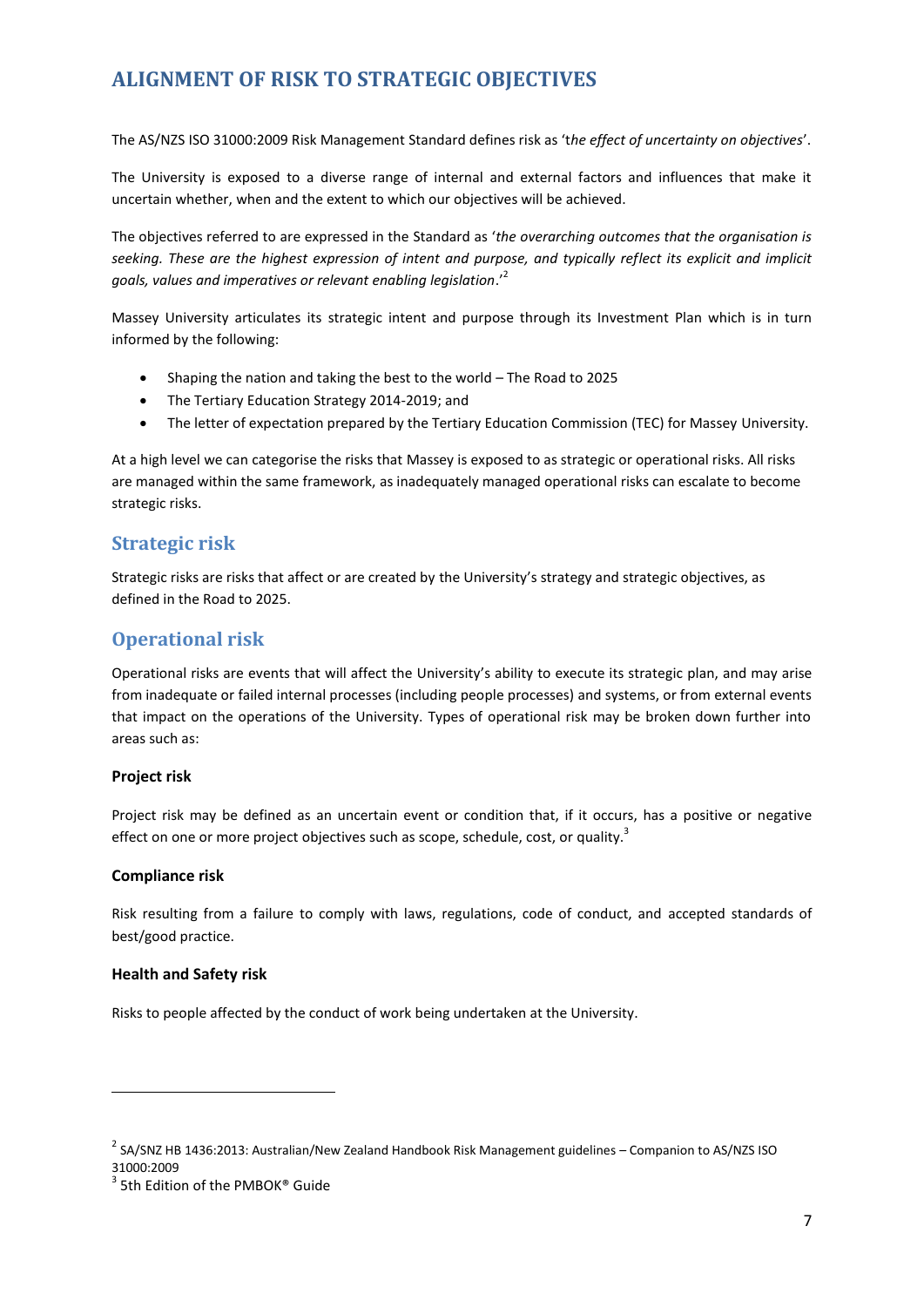#### <span id="page-7-0"></span>**RISK ASSESSMENT CRITERIA**

The following risk assessment criteria will be used for risk analysis at Massey University. Risk analysis involves consideration of the sources of risk, the controls in place (and their actual effect), the consequences and the likelihood of those consequences being realised.

#### <span id="page-7-1"></span>**Likelihood assessment**

| Rating                          | Likelihood criteria (12-36 months or within project lifetime)                                                                                              |
|---------------------------------|------------------------------------------------------------------------------------------------------------------------------------------------------------|
| <b>Almost</b><br><b>Certain</b> | Is expected to occur<br>Definite probability<br>Without additional controls the event is expected to occur in most circumstances                           |
| Likely                          | Will probably occur in most circumstances<br>With existing controls operating this event will probably still occur with some certainty                     |
| <b>Possible</b>                 | Could occur at sometime<br>The event has occurred in different industries with similar levels of controls and assurance in place                           |
| <b>Unlikely</b>                 | Not expected to occur<br>The event hasn't occurred, but it could occur in some circumstances                                                               |
| Rare                            | Exceptional circumstances only<br>Improbable<br>A small chance of event occurring that would be caused by conditions and/or events not previously<br>seen. |

#### <span id="page-7-2"></span>**Assessment of effectiveness of controls**

The following control assessment criteria should be used to assess the overall effectiveness of the controls in place that are mitigating the risk. Note that the controls identified may not always exert the intended or assumed modifying effect, or are not yet at a point where they are fully operational or effective.

| Rating              | Level of protection/mitigation                                                                                                                                          |
|---------------------|-------------------------------------------------------------------------------------------------------------------------------------------------------------------------|
| <b>Excellent</b>    | Controls practices are fully embedded in business processes. Continuous improvement programmes<br>are operating to improve efficiency and effectiveness of controls.    |
| Good                | Optimal levels of Controls are in operation at all times. Control practices are embedded in business<br>processes.                                                      |
| <b>Sufficient</b>   | Sufficient Controls are in place for day-to-day operations but control practices are not fully<br>embedded in business as usual processes yet.                          |
| <b>Insufficient</b> | Insufficient Controls are in operation (i.e. yet to be implemented, not implemented effectively<br>and/or additional Controls are needed). Control breaches are common. |
| <b>Non-existent</b> | No identified or planned Controls.                                                                                                                                      |

#### <span id="page-7-3"></span>**Consequence Assessment**

When determining consequence level, to safeguard from the unnecessary application of treatments and costs, the consequence rating applied should be the most plausible, not the most extreme worst-case scenario.

The following pages detail the consequence assessment criteria for organisational and project specific risks.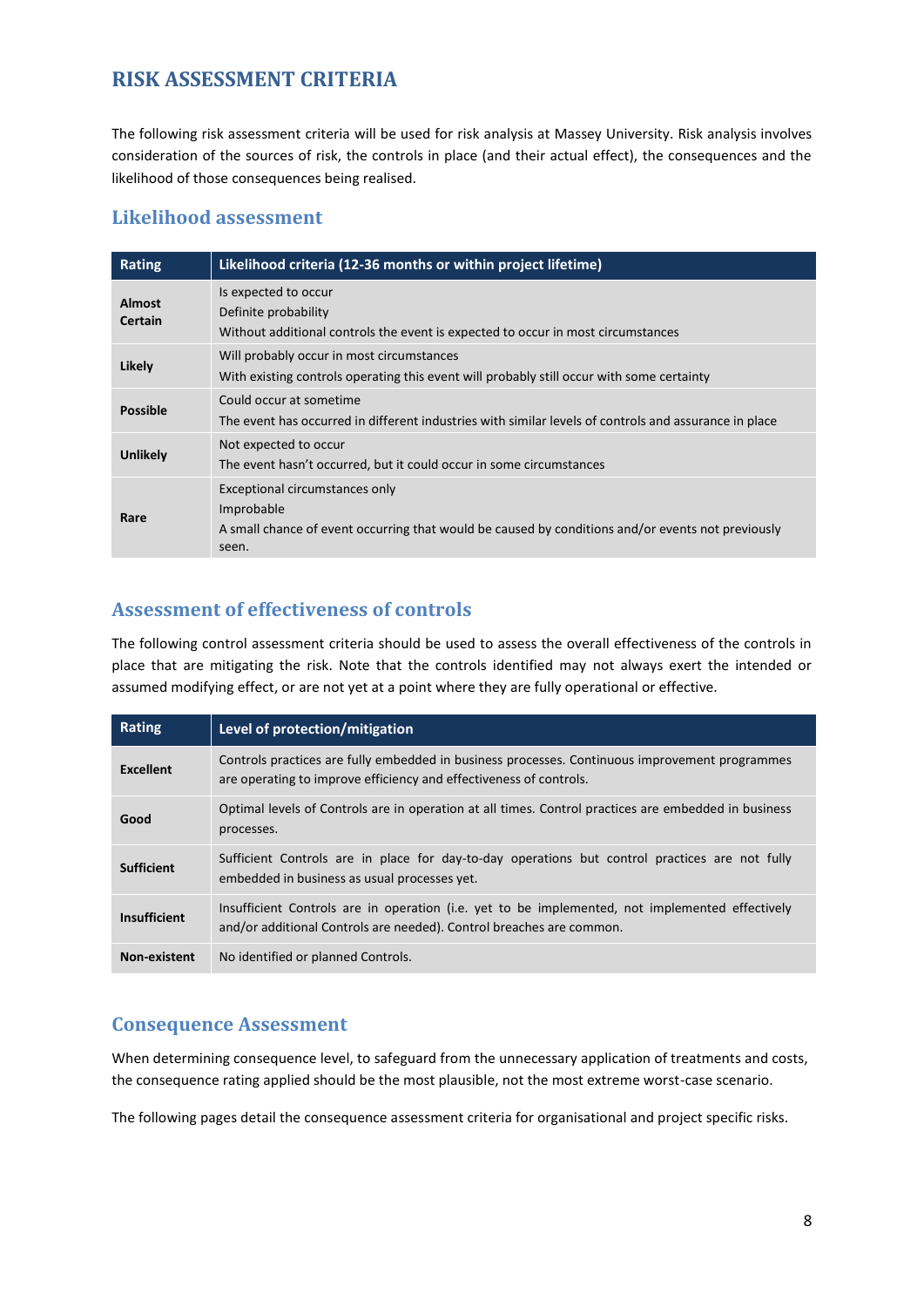# <span id="page-8-0"></span>**UNIVERSITY CONSEQUENCE MATRIX**

# **CONSEQUENCE ASSESSMENT MATRIX**

|                                             |                                                                                                                                                                                                                 |                                                                                                                                                                           |                                                                                                                                                                                                                                   | <b>MAJOR</b>                                                                                                                                                                                                                                                                                        |                                                                                                                                                                                                                                                                                                                         |
|---------------------------------------------|-----------------------------------------------------------------------------------------------------------------------------------------------------------------------------------------------------------------|---------------------------------------------------------------------------------------------------------------------------------------------------------------------------|-----------------------------------------------------------------------------------------------------------------------------------------------------------------------------------------------------------------------------------|-----------------------------------------------------------------------------------------------------------------------------------------------------------------------------------------------------------------------------------------------------------------------------------------------------|-------------------------------------------------------------------------------------------------------------------------------------------------------------------------------------------------------------------------------------------------------------------------------------------------------------------------|
| <b>HEALTH AND</b><br><b>SAFETY</b>          | <b>MINOR</b><br>Would cause minor<br>illness and injuries that<br>are able to be treated<br>at the site with no<br>long-term effects or<br>days lost.                                                           | <b>MODERATE</b><br>Would cause minor<br>illness and injury that<br>require medical<br>attention off-site with<br>no long-term effects<br>and some days lost.              | <b>SIGNIFICANT</b><br>Would cause possible<br>hospitalisation(s) and<br>numerous days lost<br>with no long-term<br>effects.                                                                                                       | Single death &/or<br>long-term illness or<br>multiple serious<br>injuries.                                                                                                                                                                                                                          | <b>SEVERE</b><br>Would cause fatality (ies)<br>or permanent disability or<br>ill-health.                                                                                                                                                                                                                                |
| <b>COMPLIANCE</b><br><b>AND LEGAL</b>       | Contract: Minor<br>contractual breach,<br>sanction from other<br>party with potential<br>small compensation.<br>Regulatory. Minor non-<br>compliance able to be<br>remedied without<br>penalty or notification. | <b>Contract: Potential for</b><br>dispute, mediation<br>likely and/or with<br>potential small<br>compensation<br>Regulatory:<br>Mandatory reporting<br>of non-compliance, | <b>Contract: Material</b><br>breach of contractual<br>obligation, potential<br>litigation or large<br>settlement<br>Regulatory:<br>Investigation by<br>regulator                                                                  | Contract: Single<br>Litigation.<br>Regulatory: Sanction<br>or prosecution by<br>regulator                                                                                                                                                                                                           | Contract: Multiple<br>Litigations.<br>Regulatory: Major<br>compliance breach, or<br>multiple breaches that<br>result in prosecution or<br>maximum penalty or<br>sanction by regulator                                                                                                                                   |
| <b>REPUTATION</b>                           | <b>External Reputation</b><br>not affected.<br>No effort or expense<br>required to recover.                                                                                                                     | Media attention no<br>more than 1 day.<br>Negative association<br>with Massey brand<br>(stakeholder).                                                                     | Regional media<br>attention 1-3 days,<br>little effort or expense<br>required to recover.<br>Marginal drop in<br>international ranking.<br>Potential medium<br>term impacts to being<br>seen as provider or<br>partner of choice. | Nationwide media<br>attention, greater than<br>2 days. National<br>headlines, variety of<br>media.<br>Requires effort or<br>expense to recover<br>and mitigate.<br>Significant drop in<br>international ranking.<br>Significant impacts to<br>attractiveness as<br>provider or partner of<br>choice | Sustained media<br>attention, including<br>international exposure.<br>Significant damage to<br>Massey brand, requiring<br>urgent effort or expense<br>to recover.<br>Involves unplanned<br>VC/Council time to<br>address.<br>Serious and sustained<br>impacts to attractiveness<br>as provider or partner of<br>choice. |
| <b>FINANCIAL</b>                            | Financial impact \$0-<br>150k OPEX, within 12<br>month period.                                                                                                                                                  | Financial impact<br>\$150-\$500k OPEX,<br>within 12 month<br>period.<br>Budget impacts to<br>individual unit, short<br>term impact to<br>operations.                      | Financial impact<br>\$500k-\$1M OPEX,<br>within 12 month<br>period.<br><b>Budget impacts across</b><br>multiple portfolios,<br>affects operations and<br>performance.                                                             | Financial impact \$1M-<br>\$5M OPEX, within 12<br>month period.<br><b>Budget issues affect</b><br>1-3yr capital plans.<br>Cost management<br>measures required<br>across all portfolios.                                                                                                            | Financial impact >\$5M<br>OPEX within 12 month<br>period.<br><b>Budgetary impacts</b><br>across MU, affecting<br>long term capital plan.<br>Budget surplus at risk,<br>extraordinary measures<br>required.                                                                                                              |
| <b>PERFORMANCE</b><br><b>AND CAPABILITY</b> | No impact on quality of<br>services delivered.<br>Negligible performance<br>impact.                                                                                                                             | Minor impact on the<br>delivery or quality of<br>services.<br>Substandard quality<br>of delivery or<br>operation of core<br>service or activity.                          | Some impact on the<br>delivery or quality of<br>services.<br>Workarounds required<br>to maintain operation<br>of core service or<br>activity.                                                                                     | Considerable impact<br>on the delivery or<br>quality of services.<br>Core service is partially<br>functional.<br>Impedes or<br>significantly delays<br>achievement of key<br>strategic objective,<br>significant<br>workarounds and<br>impact to BAU.                                               | Major impact on the<br>delivery or quality of<br>service or operation.<br>Sustained Inability to<br>deliver core service (i.e.<br>enrolments).<br>Prevents achievement of<br>key strategic objective<br>Major impact to College<br>or viability of multiple<br>programmes.                                              |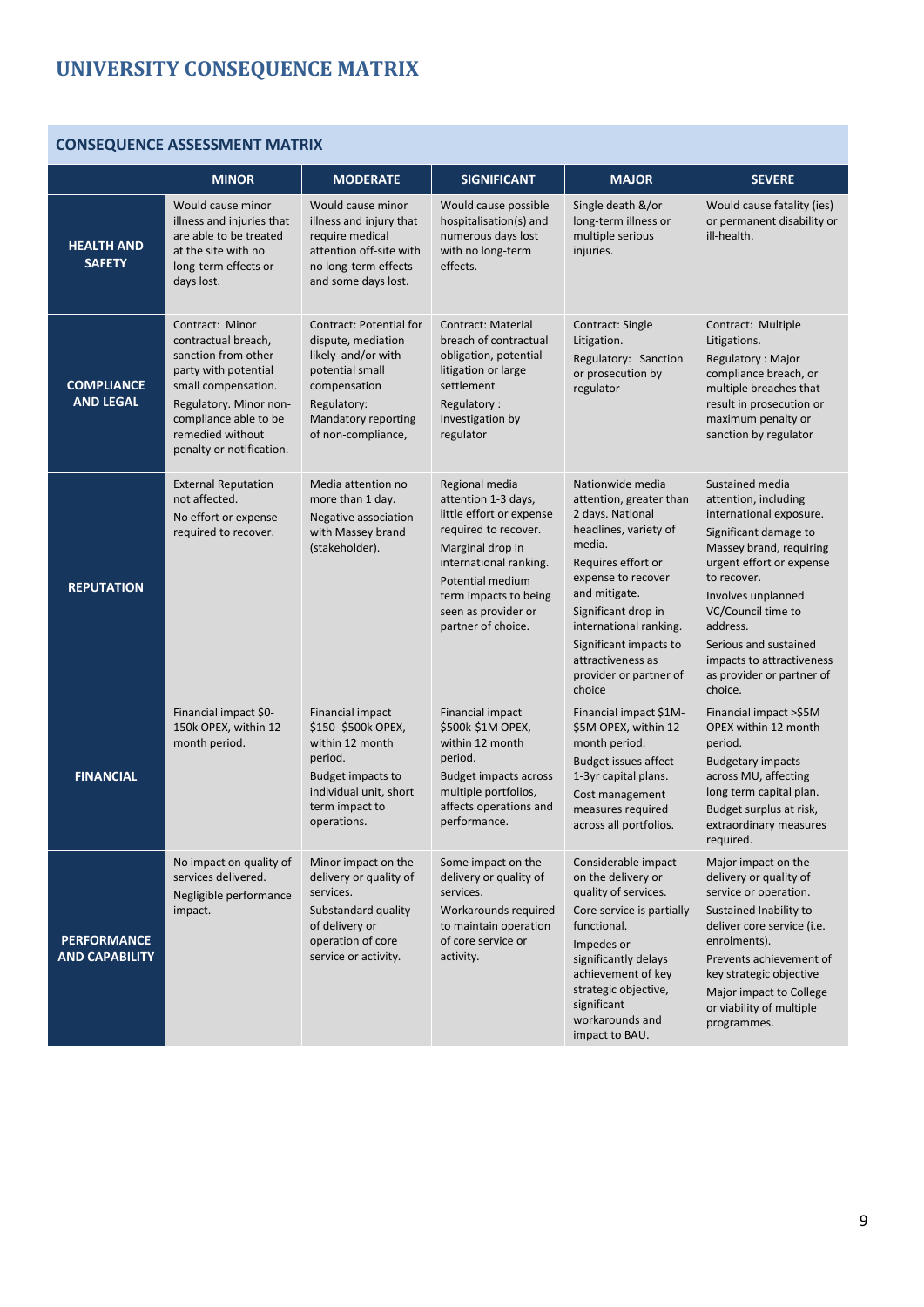# <span id="page-9-0"></span>**PROJECT CONSEQUENCE MATRIX**

# **PROJECT CONSEQUENCE ASSESSMENT MATRIX**

|                                                    | <b>MINOR</b>                                                                                                                                                  | <b>MODERATE</b>                                                                                                                                                                                         | <b>SIGNIFICANT</b>                                                                                                                                                                                                                                | <b>MAJOR</b>                                                                                                                                                                                                                                                                                       | <b>SEVERE</b>                                                                                                                                                                                                                                                     |
|----------------------------------------------------|---------------------------------------------------------------------------------------------------------------------------------------------------------------|---------------------------------------------------------------------------------------------------------------------------------------------------------------------------------------------------------|---------------------------------------------------------------------------------------------------------------------------------------------------------------------------------------------------------------------------------------------------|----------------------------------------------------------------------------------------------------------------------------------------------------------------------------------------------------------------------------------------------------------------------------------------------------|-------------------------------------------------------------------------------------------------------------------------------------------------------------------------------------------------------------------------------------------------------------------|
| <b>TIME</b>                                        | Insignificant delays,<br>minimal impact on<br>project timeline.                                                                                               | Non-critical tasks<br>are not completed<br>on time.                                                                                                                                                     | Critical tasks not<br>completed on time.<br>Likely downstream<br>impacts to project<br>timelines and delivery<br>dates. Timeline is behind<br>schedule.                                                                                           | Key milestones are missed<br>and significant delay to the<br>project delivery date.<br>Timeline is behind schedule<br>with a key date or critical<br>missed.                                                                                                                                       | Severe impact to<br>schedule, and/or missed<br>critical fixed delivery<br>dates.<br>Significantly behind<br>schedule with multiple<br>key dates/milestones<br>have been missed.                                                                                   |
| <b>COST</b>                                        | Financial loss or<br>budget overrun the<br>lesser of 10% or<br>\$250k of<br>phase/project.                                                                    | Financial loss or<br>budget overrun<br>the lesser of 10-<br>15% or \$500k of<br>phase/project.                                                                                                          | Financial loss or budget<br>overrun the lesser of 15-<br>20% or \$1M of<br>phase/project.<br>The value or cumulative<br>value of change requests<br>and/or variations<br>exceeds 10% of budgeted<br>project contingency.                          | Financial loss or budget<br>overrun the lesser of 25% or<br>\$1.5M of phase/project.<br>The value or cumulative<br>value, of change requests<br>and/or variations exceeds<br>25% of the budgeted project<br>contingency                                                                            | Financial loss or budget<br>overrun above 33% or<br>\$2M of phase/project.<br>The value/ cumulative<br>value, of change requests<br>and/or variations exceeds<br>50% of the budgeted<br>project contingency.                                                      |
| <b>QUALITY</b>                                     | Insignificant impact<br>on overall quality<br>of product or<br>service. No action<br>required to achieve<br>planned business<br>outcomes.                     | Minor impact to<br>the quality of the<br>output,<br>remedied<br>without<br>additional cost.<br>Limited/few<br>hazards identified<br>or created                                                          | Moderate impact on the<br>quality of output<br>Additional activities or<br>cost required to remedy<br>quality issues<br>Failure to meet legal or<br>regulatory requirements,<br>and/or potential<br>litigation or penalty<br>Notifiable incident. | Considerable impact on<br>quality of output.<br>Requires significant<br>additional effort either<br>during or post project to<br>achieve acceptable levels of<br>performance.<br>Serious harm injury.<br>Non-compliance with<br>legal/regulatory requirements<br>- potential litigation or penalty | Severe impacts on the<br>quality of the product or<br>service delivered.<br>Without remediation the<br>product is considered to<br>be unstable and not fit<br>for production use.<br>Death of an individual.                                                      |
| <b>SCOPE</b><br><b>ACTIVITIES</b><br><b>OUTPUT</b> | No impact on<br>project<br>deliverables.<br>All intended<br>outcomes are<br>achievable.                                                                       | Minor impact on<br>deliverables, and<br>'nice to have'<br>functionality<br>No impact to<br>intended outcomes<br>some workarounds<br>in place.<br>Some adverse<br>public reaction or<br>cultural impact. | Moderate impact to<br>deliverables - 'could have'<br>functionality not delivered.<br>Reputation damage or<br>moderate cultural impact<br>Loss of business efficiency                                                                              | Major impact to deliverables<br>with 1 or 2 'must have' features<br>not delivered.<br>Requires significant<br>workarounds or inability to<br>meet needs.<br>Significant loss of business<br>efficiency<br>Numerous and/or major<br>hazards are identified                                          | Severe impact to project<br>deliverables with more<br>than 2 'must have'<br>features not being<br>delivered.<br>Product or service does not<br>deliver the key intended<br>outcomes for the business.<br>Sustained and significant<br>loss of business efficiency |
| <b>RESOURCES</b>                                   | Insignificant impact<br>to resourcing,<br>manageable within<br>the overall baseline<br>for project<br>delivery.                                               | Minor impact to<br>approved project<br>resourcing<br>requiring<br>additional resource<br>and increase in<br>overall effort.                                                                             | Moderate impact to<br>approved project<br>resourcing requiring<br>additional short-term<br>resource and increase in<br>overall effort.<br>Insufficient adequately<br>skilled dedicated project<br>resources                                       | Major impact to approved<br>project resourcing requiring<br>multiple additional resources<br>with an overall increase of<br>effort<br>Insufficient adequately skilled<br>dedicated project resources                                                                                               | Severe impact to approved<br>project resources requiring<br>significantly more<br>resources for an extended<br>period of time to achieve<br>the agreed project<br>outcomes.                                                                                       |
| <b>BENEFITS</b><br>AND<br><b>OUTCOMES</b>          | No impact in<br>overall ability to<br>realise planned<br>benefits.<br>Additional effort or<br>workarounds<br>required to achieve<br>the intended<br>benefits. | Minor impact in<br>ability to realise<br>planned benefits.<br>Some of the less<br>fundamental<br>benefits may not<br>be fully realised.                                                                 | Moderate impact on<br>ability to realise benefits.<br>Additional effort and<br>manual tasks required to<br>achieve benefits.<br>Minor impact to intended<br>outcomes. Reduced<br>likelihood of attaining<br>primary objectives.                   | Major impact on ability to<br>realise benefits.<br>Significant additional work<br>required to achieve benefits.<br>Noticeable impact to<br>intended outcomes.<br>Incident/events/variations<br>greatly reduce attainment of<br>primary objectives.                                                 | Critical benefits will not be<br>realised by the project.<br>Significantly reduced<br>probability of attaining<br>primary objectives.<br>Variation and scope<br>changes significantly erode<br>expected benefits.                                                 |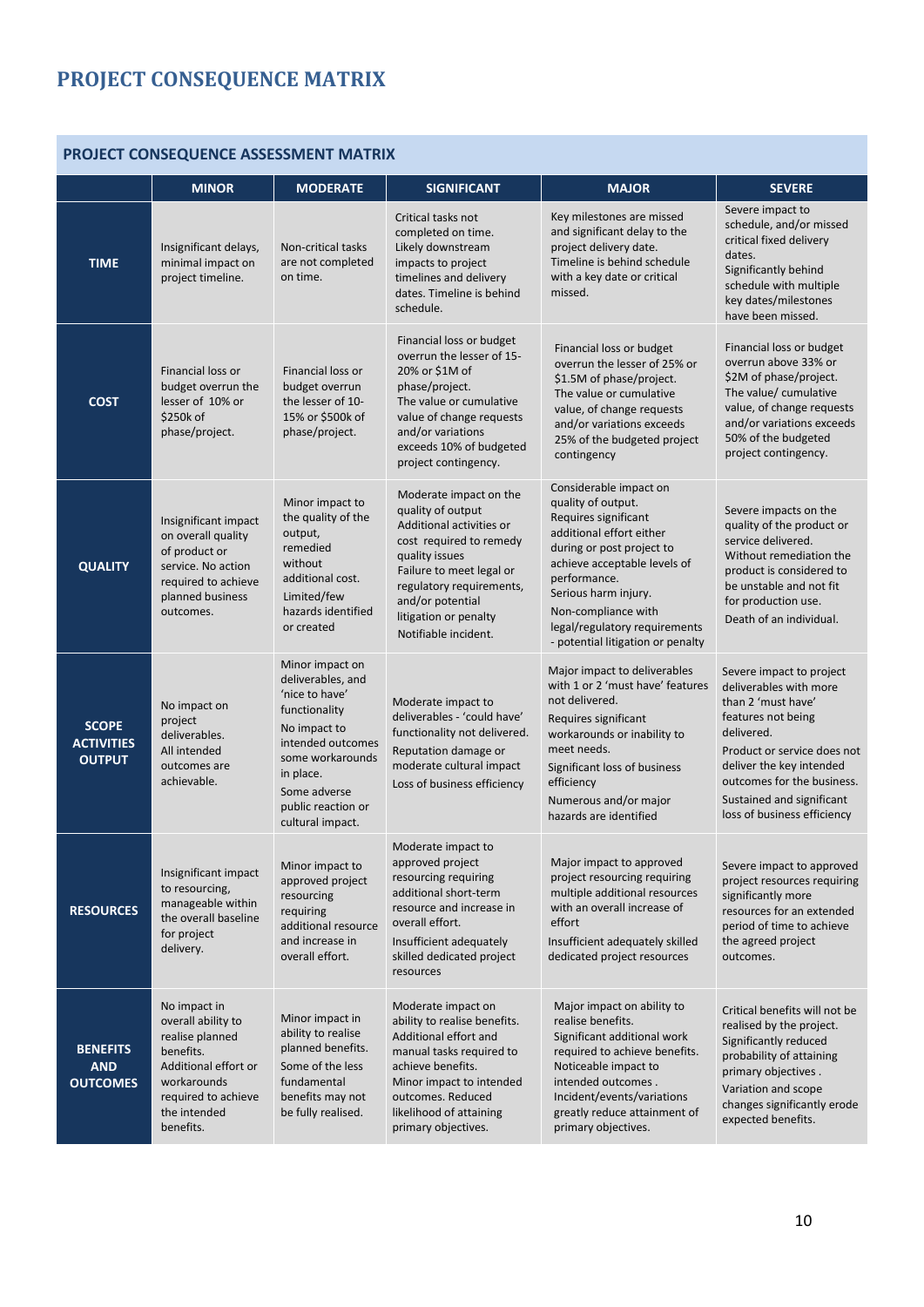## <span id="page-10-0"></span>**RISK TOLERANCE AND ACCEPTABILITY**

This matrix is used to determine risk rating by combining the consequence and likelihood levels. The assessment is used to determine the severity of the risk and identify those which are unacceptable to the University and require management attention and further treatment. It also forms the basis of ongoing monitoring.

| Likelihood     | Consequence |               |               |                  |                  |
|----------------|-------------|---------------|---------------|------------------|------------------|
|                | Minor       | Moderate      | Significant   | Major            | Severe           |
| Almost Certain | Low         | <b>Medium</b> | <b>High</b>   | <b>Very High</b> | <b>Very High</b> |
| Likely         | Low         | <b>Medium</b> | <b>High</b>   | <b>Very High</b> | <b>Very High</b> |
| Possible       | Low         | <b>Medium</b> | <b>Medium</b> | <b>High</b>      | <b>Very High</b> |
| Unlikely       | Low         | Low           | <b>Medium</b> | <b>Medium</b>    | <b>High</b>      |
| Rare           | Low         | Low           | Low           | <b>Medium</b>    | <b>Medium</b>    |

The following table is to be used as a guide to determine whether a risk requires additional treatment. If the assessed risk rating is above the tolerable level for that impact area, then treatment is required that will either reduce the likelihood of the event occurring, or the impact should it be realised. If the risk rating is at or below the target level as indicated then the risk may be accepted. (Please note that project risk tolerance and acceptability should be specified as part of a risk and issues management plan for the project.)

|                                     | What level of risk are we willing to accept in<br>the pursuit of our objectives? |  |  |  |
|-------------------------------------|----------------------------------------------------------------------------------|--|--|--|
| Impact area                         | <b>Medium</b><br><b>High</b><br><b>Very High</b><br>Low                          |  |  |  |
| <b>Health and Safety</b>            |                                                                                  |  |  |  |
| <b>Compliance/Legal</b>             |                                                                                  |  |  |  |
| <b>Performance &amp; Capability</b> |                                                                                  |  |  |  |
| <b>Financial</b>                    |                                                                                  |  |  |  |
| <b>Reputation</b>                   |                                                                                  |  |  |  |

If there is no further treatment that can be applied to mitigate the risk (and reduce either the likelihood or the consequence), or the cost of applying the required treatment outweighs the impact or the benefit, then formal acceptance of the risk may be provided by the following:

|                                     | Authority for acceptance/retention of risk<br>outside risk tolerance level |   |           |                   |
|-------------------------------------|----------------------------------------------------------------------------|---|-----------|-------------------|
| Impact area                         | <b>Medium</b><br><b>High</b><br><b>Very High</b><br>Low                    |   |           |                   |
| <b>Health and Safety</b>            | X                                                                          | x | SLT or VC | <b>COUNCIL</b>    |
| Compliance/Legal                    | X                                                                          | x | SLT or VC | <b>COUNCIL</b>    |
| <b>Performance &amp; Capability</b> | X                                                                          | x | SLT or VC | <b>VC/COUNCIL</b> |
| <b>Financial</b>                    | X                                                                          | x | SLT or VC | <b>VC/COUNCIL</b> |
| <b>Reputation</b>                   | X                                                                          |   | SLT or VC | <b>COUNCIL</b>    |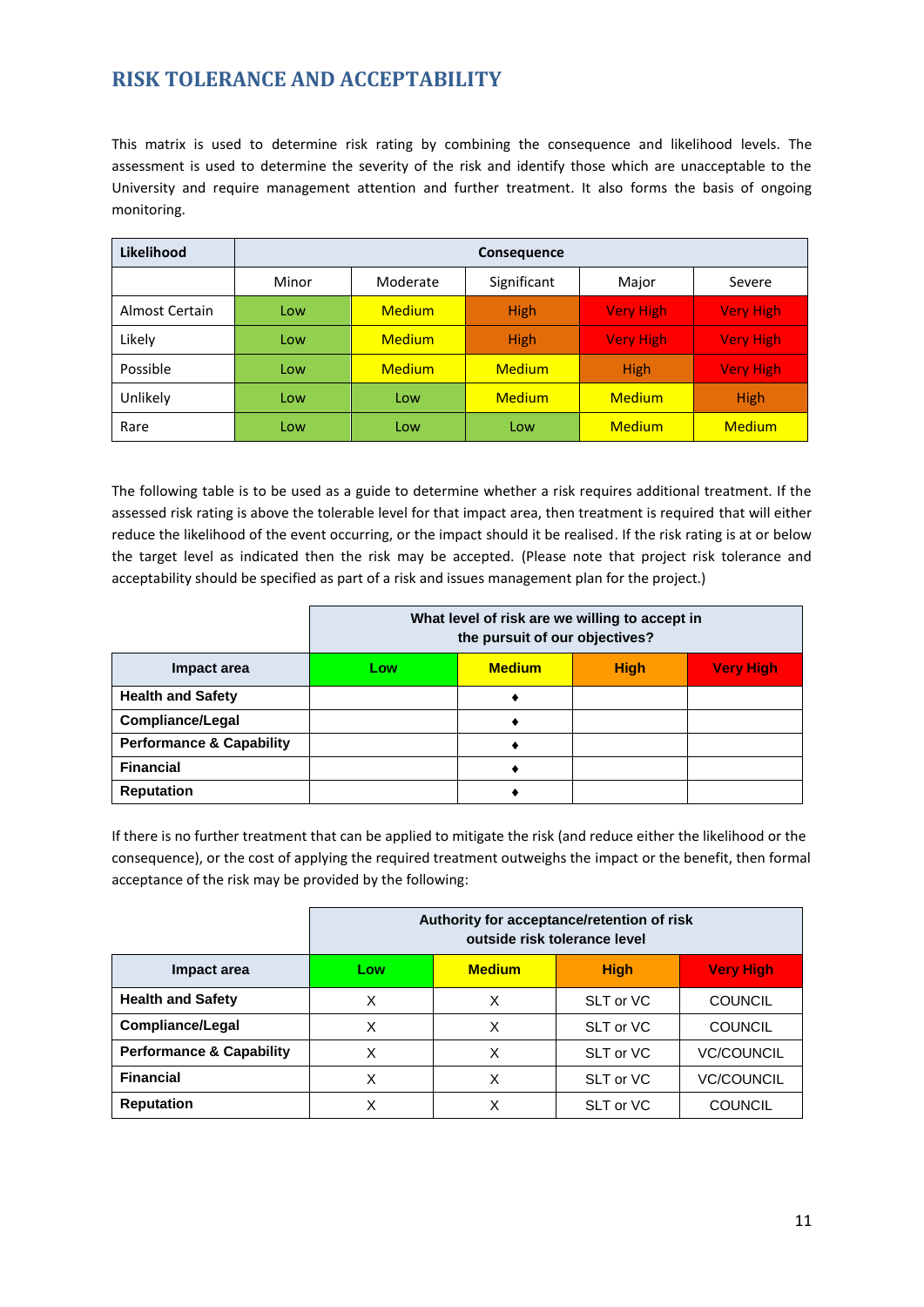# <span id="page-11-0"></span>**TREATING AND ACCEPTING RISKS**

Risk treatment options should be based on cost benefit analysis of outcomes, i.e. does the cost of applying the required treatment or control outweigh the impact or the benefit? Treatments are essentially based on one (or a mixture) of the following options.

**Avoid**: Treating the risk by avoiding the event that would lead to the risk occurring. For example: not entering a new market, not pursuing an opportunity.

**Mitigate**: Develop a plan to reduce the likelihood and/or consequence. This involves taking pre-emptive action along the lines of:

- Identify the range of treatment options
- Assess the options (timely, cost effective, what resources are required, is it feasible)
- Select the most effective options(s), assign each a treatment owner
- Develop the plan, incorporate into existing plans (annual plan, project plan)
- Develop contingency responses (BCP, DRP) if necessary

**Retain**: Accept the likelihood and consequence of the risk occurring.

**Transfer** the risk in part or in full (i.e. insurance, contractual agreements)

**Accept the risk** (i.e. if the benefit outweighs the cost)

Where the assessed risk rating is above the tolerable level for that impact area, then the implementation of the treatment or mitigation should be monitored to ensure it has the intended effect of reducing the risk down to a tolerable level.

#### <span id="page-11-1"></span>**RISK MONITORING AND REPORTING**

#### **Portfolio**

Assigned risk owners will review their risk registers at least 6 monthly and consider any changes in their respective areas, including: maturity and effectiveness of controls or treatments being applied to mitigate existing risks, and; identifying any new risks which are emerging as a result from changes in the internal or external environments.

Identifying and managing risk is a key part of annual planning. These processes define plans and allocate resources to achieve certain objectives. An integral part of planning is to identify anything that might threaten the achievement of those objectives.

The Risk Management Office will support risk owners in this process, and undertake an annual review of identified risks and controls, encompassing strategic, environmental, and annual planning changes.

#### **Quarterly Risk Reporting**

Risk reports are prepared quarterly for the Senior Leadership Team and the Audit and Risk Committee, detailing:

- Those risks which are outside the acceptable tolerance levels
- Details of any escalating risks, and emerging risk issues considered during the reporting period
- Significant project risks